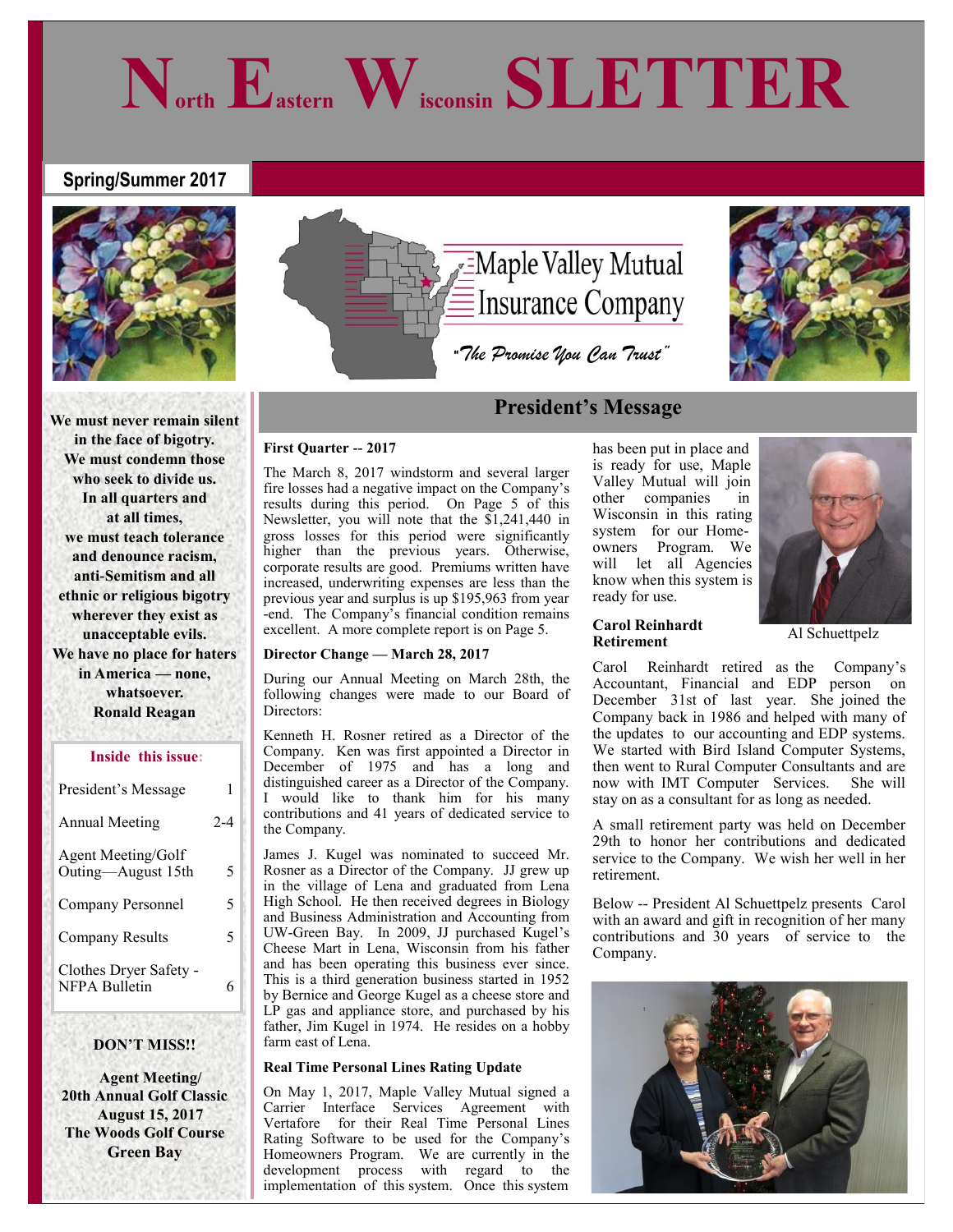**Author Unknown**

## **Page 2 126th Annual Meeting — March 28, 2017**

On March 28<sup>TH</sup>, Maple Valley Mutual Insurance Company held its 126<sup>th</sup> Annual Meeting for policyholders at The Ravine Pub & Grill on Manitowoc Road in Green Bay. Approximately 185 policyholders, guests and employees were in attendance.

In presenting his reports, President Al Schuettpelz reported that corporate performance for calendar year 2016 again showed very favorable results. Premiums written increased to \$6,577,871, the Company's surplus increased by \$1,056,000, underwriting income increased to \$906,447 and incurred losses were down from the previous year with a gross loss ratio coming in at 28.3%. He also noted that the Company's combined ratio came in at a remarkable 82.3%.

He also talked briefly about reinsurance costs and why this is still a concern for the Company. For the past 8 years, Maple Valley Mutual has paid \$10,077,003 to Wisconsin Reinsurance Corporation for reinsurance coverages; but recovered only \$3,678,898 on incurred losses. He also briefly reviewed the reinsurance changes that have been made for this year that should help close the gap between reinsurance paid and reinsurance recovered.

He also commented briefly on Real Time Personal Lines Rating Systems, possible future premium revisions, the March 8, 2017 wind storm, the retirement of Kenneth Rosner as a Director and the retirement of Carol Reinhardt as an employee.

He concluded his remarks by thanking the policyholders for their support and for attending the Annual Meeting.

In his Report to the Policyholders, Chairman John Matravers talked about recent updates to the Company's Mutual Insurance Processing System and IMT Computer Services' Dashboard.

He also spoke briefly on the changes to the Company's Umbrella Program, Farmowners Program, Dwelling Program and Homeowners Program.

He then explained the extensive updates and improvements that were made to the Company's Home Office building, premises and related equipment.

Finally, he noted that the Company's A- (EXCELLENT) rating with the A. M. Best Company was continued for another year.

(Annual Meeting continued on Page 3)



Elected to the Board of Directors for three year terms (L to R): Al Schuettpelz—President & CEO, James Kugel, and Tom Bitters - Vice Chairman & Secretary



Company Officers: (L to R) Tom Bitters - Vice Chairman & Secretary; John Matravers - Chairman; Al Schuettpelz - President & CEO; and Renee Wirtz - Vice President - Operations



Company Directors: Back Row (L to R): Francis Wranosky, Linda Sinkula, Dr. Gary Kotecki, James Kugel, Duane Magnin and Patrick Van De Hey Front Row (L to R): Tom Bitters, John Matravers and Al Schuettpelz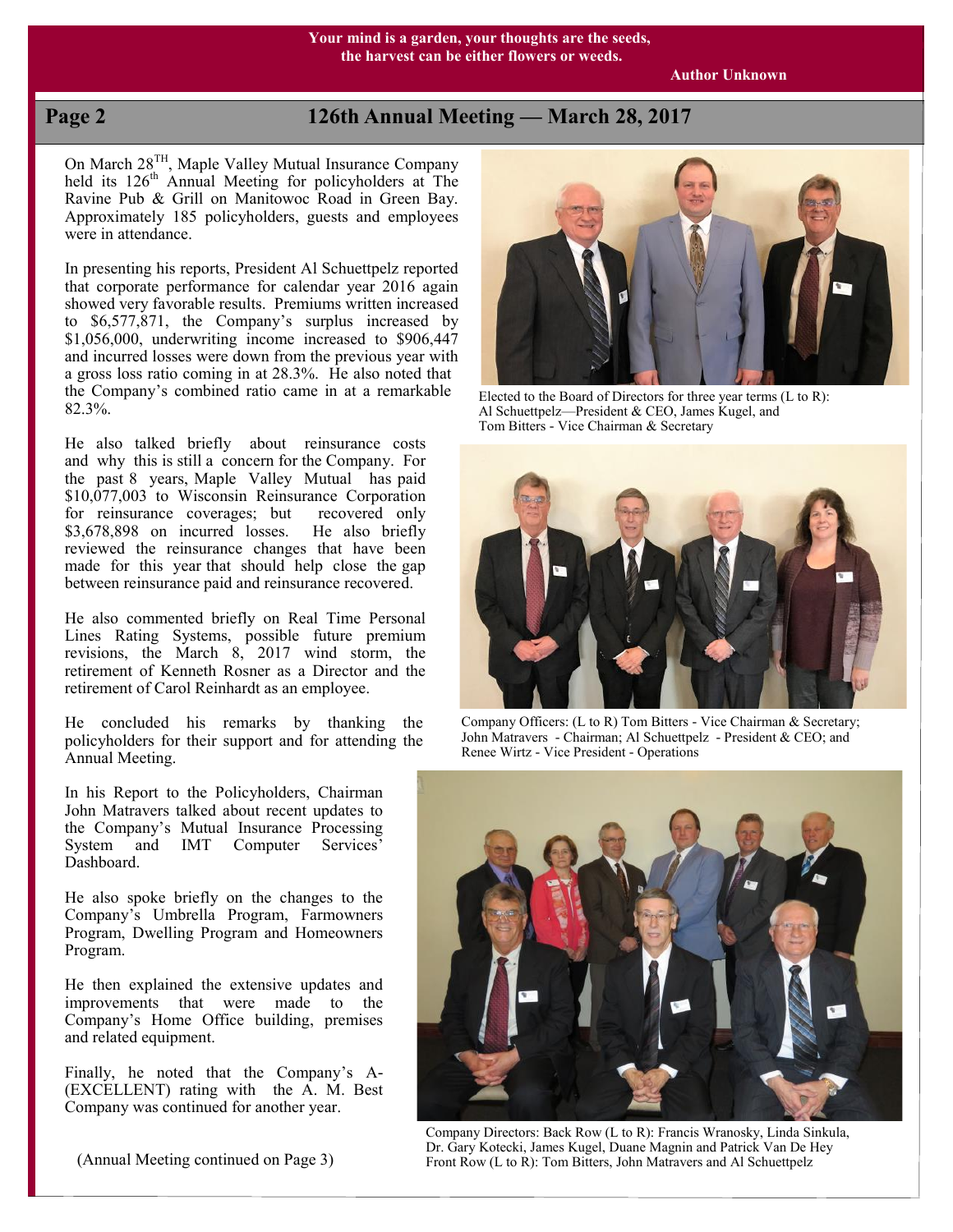# **Page 3 126th Annual Meeting — Continued**

Re-elected to the Board of Directors for a three year term were Thomas Bitters, Lena and Al Schuettpelz, De Pere. Newly elected to the Board of Directors for a three year term was James Kugel, Lena. Other Directors of the Company are Dr. Gary Kotecki, Pound, Duane Magnin, Oconto Falls, John Matravers, Oconto, Linda Sinkula, Kewaunee, Patrick Van De Hey, De Pere and Francis Wranosky, Oconto Falls

Kenneth Rosner was honored for his 41 years of service as a Director of Maple Valley Mutual Insurance Company. Ken was first appointed a Director in December of 1975 and has a long and distinguished career as a Director of the Company. Ken was unable to attend the meeting due to medical reasons. President Schuettpelz presented a plaque and gift in recognition of his dedication and service to his daughter, Becky, who accepted this award on his behalf.

Linda Sinkula was honored for her 5 years of service as a Director of the Company.

Duane Magnin was honored for his 5 years of service as a Director of the Company.

At the Board of Director's meeting that followed, the Board elected John Matravers, Chairman of the Board, Alvin Schuettpelz, President, CEO and General Manager and Thomas Bitters, Vice-Chairman and Secretary.

Maple Valley Mutual was established as a town mutual in 1891 by 44 residents in Oconto County. In 1987, the Company became a non-assessable mutual insurance carrier and has now expanded its writing territory to 21 counties in northeastern Wisconsin. The Company currently writes Farm, Commercial and Personal Lines insurance coverages for their policyholders in northeastern Wisconsin.



Al Schuettpelz, President & CEO presents Becky Babiarz with a plaque and gift in honor of Kenneth Rosner's 41 years of service as a Director.





 Al Schuettpelz, President & CEO presents Linda Sinkula, Director with a 5 year service award and gift.



Al Schuettpelz, President & CEO presents Duane Magnin, Director with a 5 year service award and gift.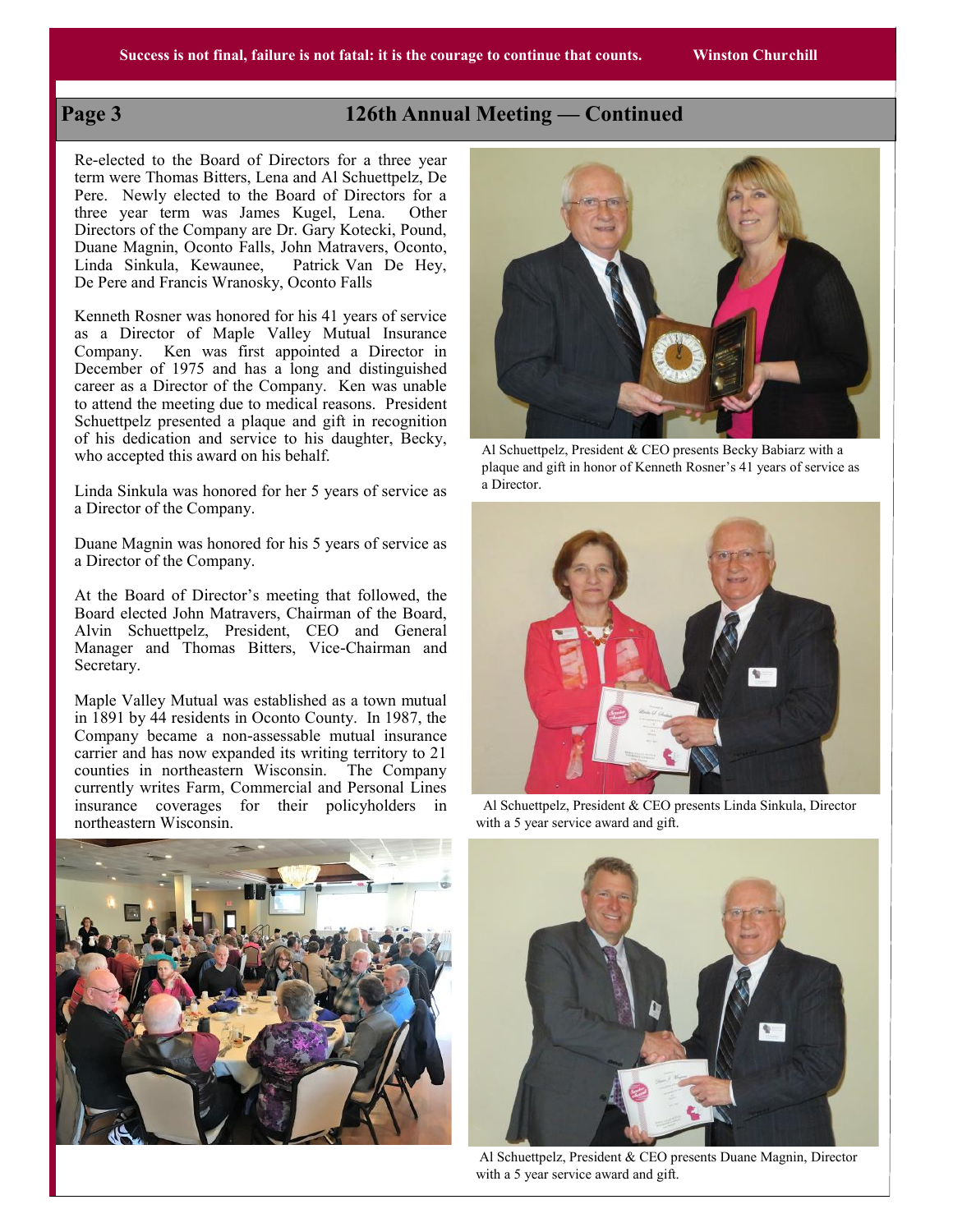**The man is a success who has lived well, laughed often and loved much…. Who leaves the world better than he found it, whether by an improved poppy, a perfect poem, or a rescued soul….**  who looked for the best in others and gave the best he had. Robert Louis Stevenson

# **Page 4 126th Annual Meeting — Continued**



C. Schuettpelz, J. Kugel, P. Van De Hey & D. Van De Hey W. Mc Carthy, M. Koch, M. Ziesmer & R. Wirtz





A. Schuettpelz, S. Hansen, L. Schuettpelz, T. Willems, C. Schuettpelz & J. Braun





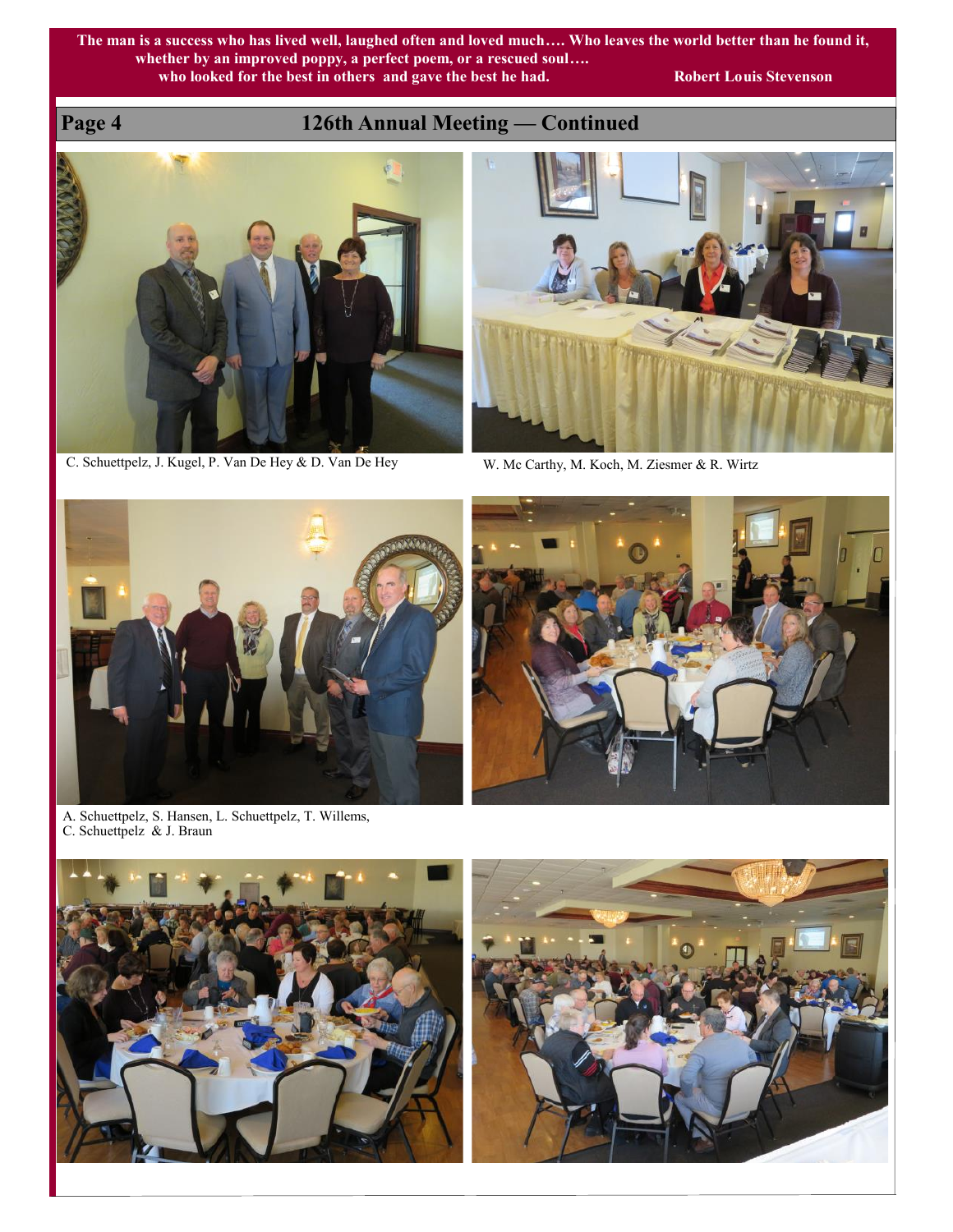**It is the VETERAN, not the preacher, who has given us freedom of religion. It is the VETERAN, not the reporter, who has given us freedom of the press. It is the VETERAN, not the poet, who has given us freedom of speech. It is the VETERAN, not the campus organizer, who has given us freedom to assemble. It is the VETERAN, not the lawyer, who has given us the right to a fair trial. It is the VETERAN, not the politician, who has given us the right to vote. Anonymous**

## **Page 5 Twentieth Annual Golf Classic and Agent Meeting**

Make plans now to join us on **August 15th** for our **Twentieth Annual Golf Classic** and **Agent Meeting.** This event will be held at **The Woods Golf Course** in Green Bay.

Our guest speaker will be Cassidy Kuchenbecker with Environmental Initiatives. Commercial Revisions, Custom Farming Liability, Real Time Personal Lines Rating, Company Results, Claims Review, Loss Prevention items and other items of interest will also be discussed.

For the non-golfers, there will be tours of **Pagel's Ponderosa Dairy** and **Parallel 44 Winery.** Registration forms will follow the end of June.

## **Gannett Media Golf Guide's description of The Woods Golf Course:**

Green Bay's only 18 hole public golf course. The Woods has a full service pro shop, bar and grill and banquet facility serving up to 400 people, perfect for any outing or other special occasion. The Woods prides itself in being the area's leading golf outing specialist. The Golf Course has a rating of 69.2, slope of 127 and yardage of 6,181 and plays to a par 71. The front nine is longer and more open, while the back nine requires positioning as it winds its way around a portion of Baird's Creek Parkway. A fun course for the golfer of any level.

# **Company Personnel and Information**

**E-MAIL ADDRESSES**

### **PERSONNEL**

Al Schuettpelz, President & CEO Renee Wirtz, Vice President - Operations Chad Schuettpelz, Claims Manager Josh Schonfeld, Loss Prevention Tony Willems, Claims Representative Wanda McCarthy, Personal Lines Underwriter Mary Koch, Farm Lines Underwriter Michelle Ziesmer, Accountant & Underwriter Diane Tisch, Receptionist & Claims Assistant Karen Shehow, Office & Loss Prevention Assistant

al@maplevalleymutual.com renee@maplevalleymutual.com chad@maplevalleymutual.com josh@maplevalleymutual.com tony@maplevalleymutual.com wanda@maplevalleymutual.com mary@maplevalleymutual.com michelle@maplevalleymutual.com diane@maplevalleymutual.com

## **ADDRESS**

304 North Rosera (Old Hwy 141) P.O. Box 59 Lena, WI 54139-0059

**WEBSITE** www.maplevalleymutual.com

**PHONE NUMBERS**

(920) 829-5525 or 800-23MAPLE

# **Company Results For First Three Months**

karen@maplevalleymutual.com

**The following are Maple Valley Mutual's Operating Results for the first three months as compared to previous years:**

|                                                                                                                                      | 2017                                             | 2016                                             | 2015                                             |
|--------------------------------------------------------------------------------------------------------------------------------------|--------------------------------------------------|--------------------------------------------------|--------------------------------------------------|
| <b>UNDERWRITING INCOME</b><br>Direct premiums written<br><b>Premiums earned</b><br><b>Cost of reinsurance</b><br>Net premiums earned | \$1,378,287<br>1,639,268<br>301,887<br>1,337,381 | \$1,345,203<br>1,579.269<br>314,405<br>1,264,864 | \$1,323,854<br>1,548,488<br>317,309<br>1,231,179 |
| <b>LOSSES INCURRED</b><br><b>Losses incurred</b><br><b>Reinsurance recoveries</b><br>Net losses incurred                             | 1,241,440<br><u>535,325</u><br>706,115           | 305,430<br>$(-77,910)$<br>383,340                | 647,507<br>260,881<br>386,626                    |
| <b>NET LOSS ADJUSTMENT EXPENSES</b>                                                                                                  | 119,780                                          | 110,112                                          | 94,206                                           |
| <b>OTHER UNDERWRITING EXPENSES</b>                                                                                                   | 428,131                                          | 471,389                                          | 414,923                                          |
| <b>TOTAL LOSSES/EXPENSES INCURRED</b>                                                                                                | 1,254,026                                        | 964,841                                          | 895,755                                          |
| <b>NET UNDERWRITING INCOME</b>                                                                                                       | 83,355                                           | 300,023                                          | 335,424                                          |
| <b>INVESTMENT/OTHER INCOME</b>                                                                                                       | 94,313                                           | 106,224                                          | 136,360                                          |
| <b>NET INCOME BEFORE TAXES</b>                                                                                                       | 177,668                                          | 406,247                                          | 471,784                                          |
| <b>SURPLUS</b>                                                                                                                       | 9,320,685                                        | 8,375,678                                        | 7,854,811                                        |
| <b>COMBINED RATIO</b>                                                                                                                | 101.6%                                           | 84.7%                                            | 80.3%                                            |